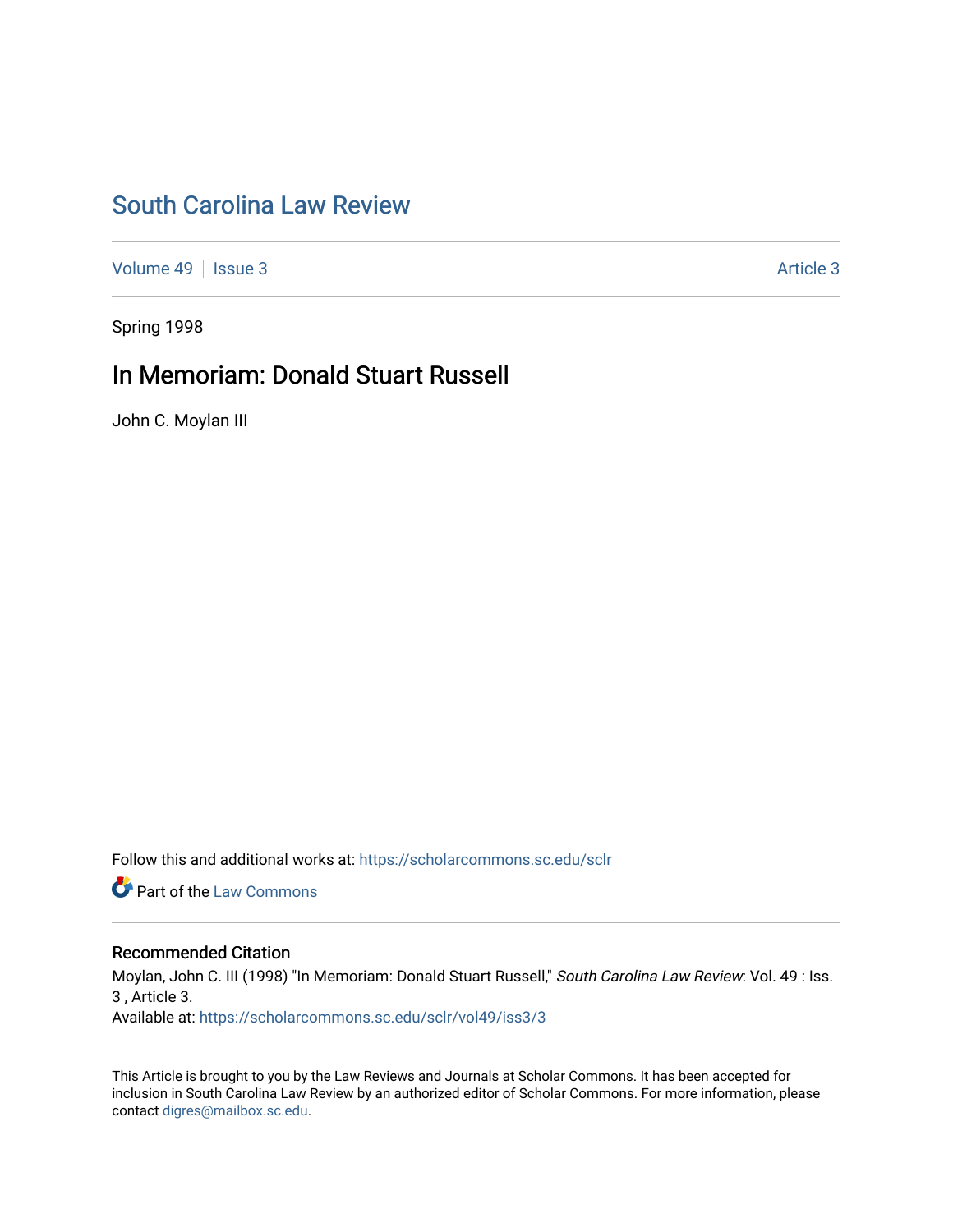# **SOUTH CAROLINA LAW REVIEW**

VOLUME 49 SPRING **1998** NUMBER3

## **DONALD STUART RUSSELL -IN MEMORIAM**

**JOHN C.** MOYLAN **III\***

Just over twenty-five years ago, Judge Donald **S.** Russell began his tribute to Governor, Secretary of State, and Justice James F. Byrnes by noting that "[flormidable, indeed, is the task of him who essays to review adequately the life and career of one who demonstrated such versatility and variety of talents and who filled with such distinction and ability so many high positions of public responsibility and trust."' Such it is to memorialize Donald Russell.

Judge Russell served South Carolina and his country with brilliance, distinction, and integrity for more than a half century. From University President to Governor to United States Senator to Federal Judge, Donald Russell will be remembered not only for the quality of his accomplishments but also because he fulfilled each role as a true gentleman, even when that comportment seemed to have long passed from style.

Donald Russell was born the son of a farmer in Lafayette Springs, Mississippi, on February 22, 1906, with remarkably few advantages in life. Donald's father died when he was only four years old. Thereafter, his mother moved the family to Chester, South Carolina, where she opened a boardinghouse. It was in Chester that Donald Russell held his first job, a newspaper delivery boy.

When he was just fifteen years old, Donald entered the University of South Carolina and supported himself by working at a filling station. He graduated first in his class in 1925 and then entered the law school, where he again graduated first in his class. While a student at Carolina, he met Virginia Faire Utsey of St. George, South Carolina. They married in 1929 and remained singularly devoted to one another until Judge Russell died on his birthday sixty-

**<sup>\*</sup>** Member, Wyche, Burgess, Freeman & Parham, P.A. in Columbia, S.C. Law Clerk to the Honorable Donald Stuart Russell, 1987-88. **J.D.** 1987, Harvard University; B.A. *cum laude* 1984, Presbyterian College.

<sup>1.</sup> Donald S. Russell, *Remarks on the Life ofJames F. Byrnes,* 25 S.C. L. REV. 535 (1972).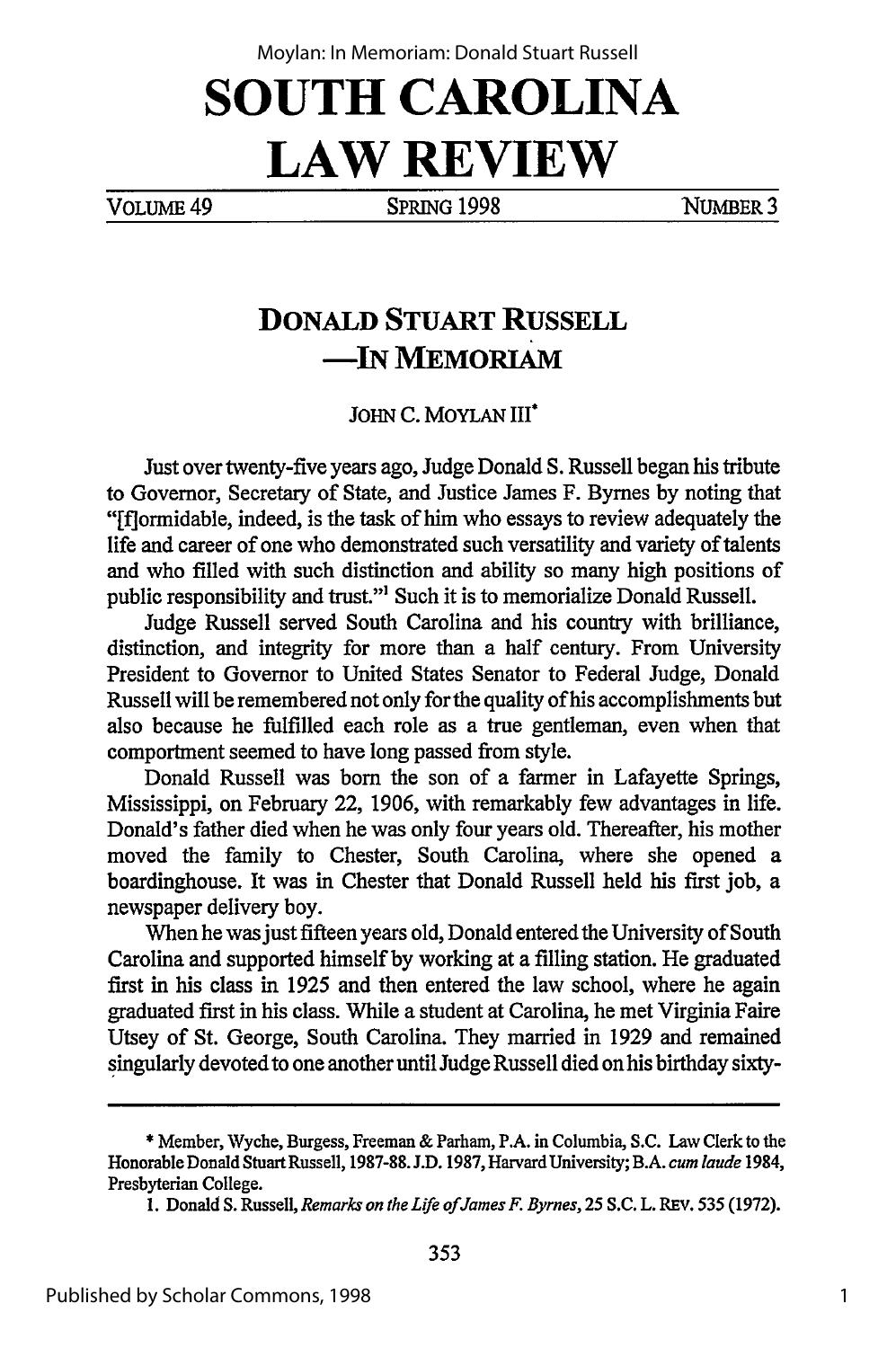SOUTH CAROLINA LAW REVIEW

**[Vol. 49:353**

354

nine years later.

After an additional year of graduate work in law at the University of Michigan, Donald Russell returned to South Carolina and began his law practice in Union. In **1930,** he moved to Spartanburg and joined the law firm ofNichols, Wyche, and Byrnes where he first began working with the man who would become his mentor, James F. Byrnes.

Following the Japanese attack on Pearl Harbor, Donald Russell joined the War Department in Washington and then served successively as Assistant Director of Economic Stabilization, Assistant to the Director of War Mobilization, and as a Major in the **Army** at the Supreme Headquarters Allied Expeditionary Forces, Europe. Following the war, he served as Deputy Director of War Mobilization Reconversion and then became Assistant Secretary of State under Secretary Byrnes. In 1947, he returned to Spartanburg.

Even after returning to South Carolina, Donald Russell's national reputation grew. When he was selected as President of the University of South Carolina in **1952,** *Time* magazine noted that "Donald Russell might prove to be just the man" it needs.<sup>2</sup> As President of the University, Donald Russell focused much of his energy recruiting better faculty members. He lobbied the South Carolina General Assembly for increased faculty salaries and, at the same time, returned his own salary to the University. Likewise, he personally paid to renovate the President's House and to bring in national figures like the then-Senator John F. Kennedy. Understandably, Rutledge Osborne, the chairman of the Board of Ttrustees during the Russell presidency, commented when President Russell retired from the University that "it is doubtful that the University has ever sustained a greater loss in the one hundred and twenty-five years of its existence .... No man ever accomplished so much in so short a time at the University as Donald Russell."<sup>3</sup>

Donald Russell left the University committed to continuing his life as a public servant. In **1958,** he ran for Governor but was defeated **by** Ernest F. Hollings. Russell ran again four years later and was elected. The gentlemanliness that marked his personality marked his administration. Governor Russell shocked many of his supporters when he held South Carolina's first integrated inauguration **by** opening the grounds of the Governor's Mansion to all South Carolinians. He was fond of recounting the tales of people showing up for the inauguration pushing shopping carts into which they loaded as much barbeque as they could manage to take home. Not discouraged, Governor and Mrs. Russell continued the open-house policy at the Governor's Mansion after the inauguration as they declared the home open to all South Carolinians at **all** times.

GovernorRussell then led South Carolinathrough perhaps the most orderly

**3.** Document **from** University Archives **(on file** with author).

https://scholarcommons.sc.edu/sclr/vol49/iss3/3

*<sup>2.</sup>* Education: *Appointment in Carolina,* **TIME Jan. 7, 1952, at 59.**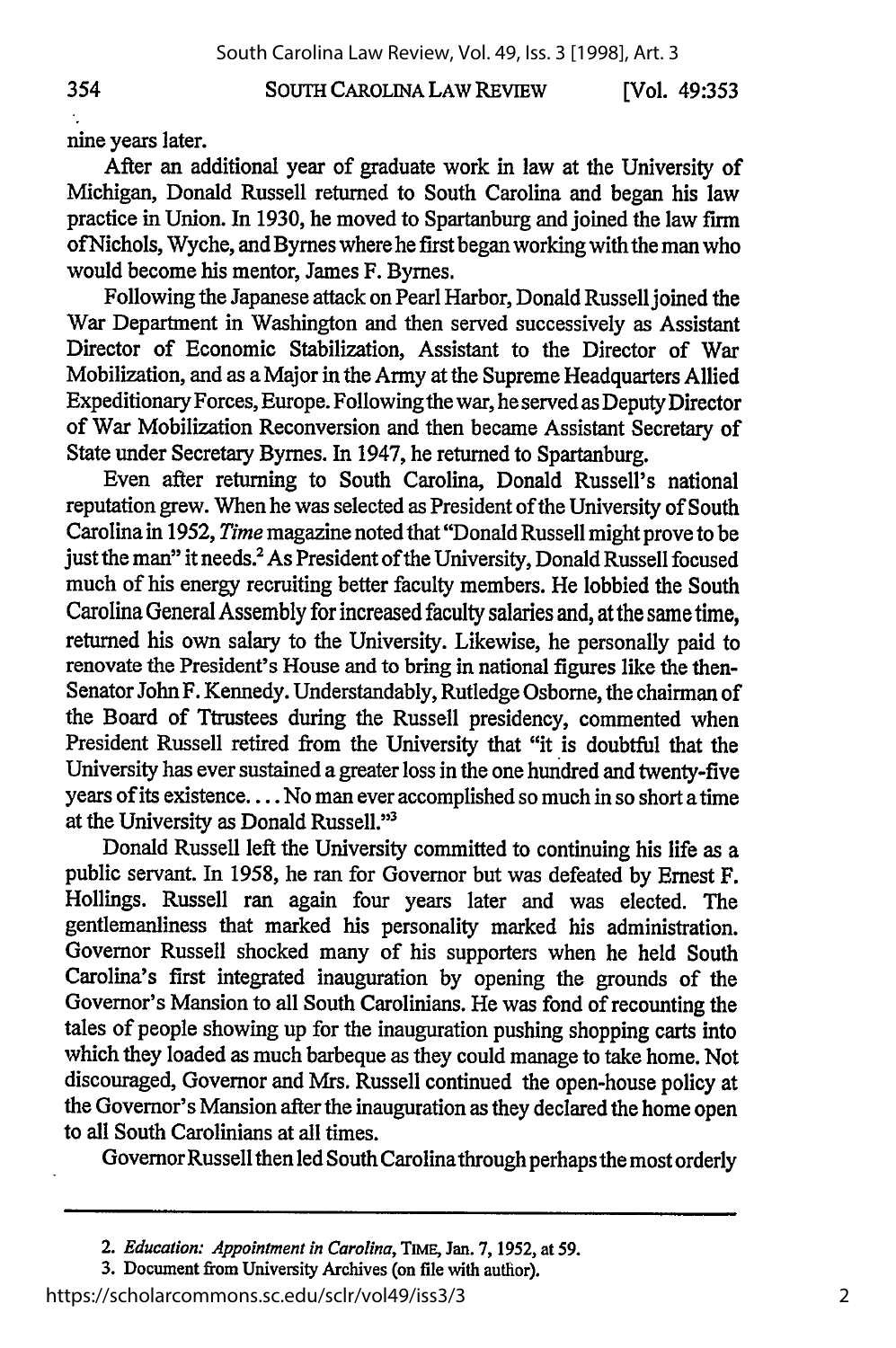civil rights transition of any southern state in the 1960s. Unlike his counterparts across the South, Governor Russell determined that violence would have no place in South Carolina. When Harvey Gantt enrolled at Clemson, Governor Russell demanded that all South Carolinians respond peaceably, without violence and disorder, and with respect for the state and her people.

In 1965, Governor Russell resigned as governor and was appointed to fill the United States Senate seat vacated by the death of Olin D. Johnston. He served as United States Senator until 1966 when he lost the election to Ernest Hollings.

Even with all of his other experiences and accomplishments, it was perhaps in his final role as jurist that Donald Russell left his most lasting legacy. President Lyndon Johnson, a Democrat, appointed Donald Russell in 1967 to the United States District Court. Four years later, a Republican, Richard Nixon, elevated him to the United States Court of Appeals for the Fourth Circuit. Judge Russell served on that Court with distinction for more than twenty-five years, writing nearly 475 published opinions.

Those opinions were marked by a common-sense approach that sought not only to follow the law but also to do justice. His opinions in two very different cases demonstrate this desire. In 1988, the Fourth Circuit faced the first ever criminal conviction of a Federal employee for leaking government documents to the press. The case presented the Court with the unique challenge of balancing the First Amendment's freedom of speech against the interests of national security. Judge Russell, writing for the Court, upheld-over the objections of the appellant and amicus *Washington Post-the* espionage conviction of a Navy intelligence analyst who had disclosed sensitive material to *Jane's Defense Weekly:*

The mere fact that one has stolen a document in order that he may deliver it to the press, whether for money or for other personal gain, will not immunize him from responsibility for his criminal act. To use the first amendment for such a purpose would be to convert the first amendment into a warrant for thievery.<sup>4</sup>

The Supreme Court denied certiorari in this case, allowing Judge Russell's well-reasoned opinion stand.

That same year, the Fourth Circuit faced a highly publicized case in which Dr. Elizabeth Morgan and her minor daughter brought an action against the child's father for damages arising out of the alleged sexual abuse of Hilary. At trial, the district court had excluded all statements made by the daughter and evidence that another sibling had also been sexually abused. Judge Russell,

<sup>4.</sup> United States v. Morison, 844 F.2d 1057,1077 (4th Cir. 1988), *cert. den'd,* 488 U.S. 908 (1988).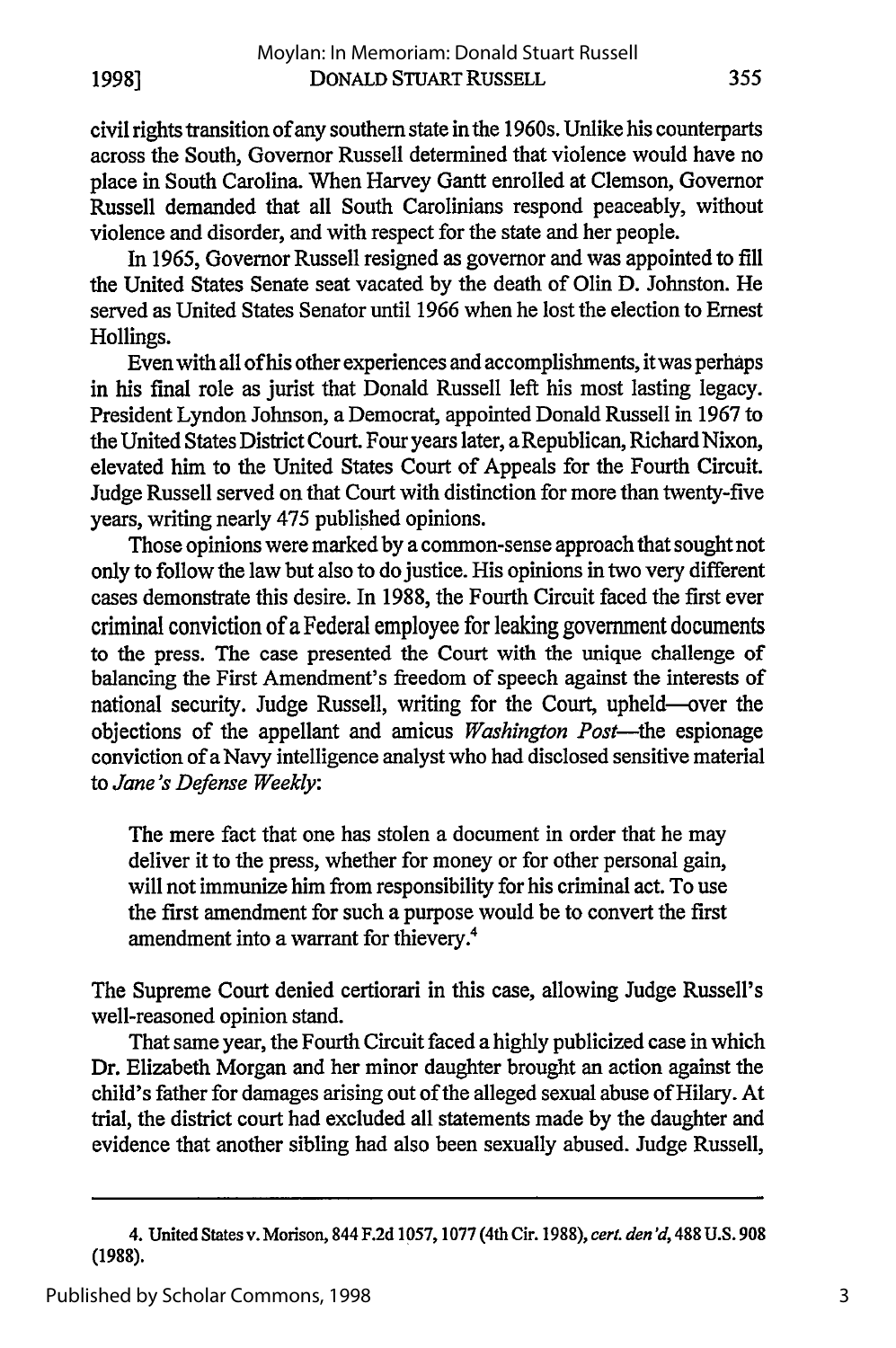#### SOUTH CAROLINA LAW REVIEW

**[Vol. 49:353**

writing for the court, noted the inherent difficulties in trying cases involving alleged child abuse: "methods of proof in child abuse cases are severely lacking. Often, the child is the only witness. Yet age may make the child incompetent to testify in court, and fear, especially when the perpetrator is a family member, may make the child unwilling or unable to testify."5 With these concerns in mind, the Fourth Circuit reversed the district court and held that the excluded evidence should have been allowed: "In rendering this judgment, we are mindful of the common-sense admonition that '[w]hen the choice is between evidence which is less than best and no evidence at all, only clear folly would dictate an across-the-board policy of doing without."<sup>6</sup> The Supreme Court has now cited this opinion with favor<sup>7</sup> as have courts from Florida<sup>8</sup> to Alaska.9

These opinions are merely two examples of Judge Russell's ability to provide justice through a common-sense but well-reasoned approach to the law. Indeed, the Fourth Circuit, its attorneys, and its litigants all benefitted greatly from Judge Russell's keen legal mind that allowed him to see clearly and quickly what was obscured to many. Judge Russell was blessed with the uncanny ability to cut through the superfluous and get straight to the heart of an issue. The more astute attorneys who appeared before Judge Russell in Richmond understood that their arguments were over-for better or for worse-when Judge Russell would ask in the most polite tone imaginable, "Anything further?" That was his signal that he had read the briefs, fully grasped the issues, and was no longer gaining additional enlightenment by the arguments being advanced by counsel.

It was fitting that Judge Russell should serve for over a quarter of a century on a Court that is known around the country for its gentility. Like the results he sought in his opinions, he believed that shaking hands with the attorneys at the end of every oral argument was not only following precedent, but was also the right thing to do.

Finally, in his role as a man, Judge Russell shone most brightly. To his family, he was a loving husband and father. Nothing brought a smile to his face quicker than a visit from one of his grandchildren, whose laughter often echoed in the Judge's chambers. To his friends, Judge Russell was a loyal and trusted companion. No matter how busy he may have been, the Judge always had time for a visit when a friend dropped by his office or his home. To his clerks, Judge Russell was a hero, who had filled with distinction virtually every role to which a young attorney might aspire. A clerkship with Judge Russell was, quite simply, the best year one could ever hope to spend. And to all, Judge Russell

356

**<sup>5.</sup>** Morgan v. Foretich, 846 **F.2d** 941, 943 (4th Cir. **1988).**

*<sup>6.</sup> Id.* (citation omitted).

**<sup>7.</sup>** Idaho v. Wright, 497 **U.S. 805, 821 (1990).**

**<sup>8.</sup>** Florida v. Ochoa, **576** So. **2d** 854, 856 (Fla. **1991).**

**<sup>9.</sup>** Dezam v. Alaska, **832 P.2d** 589, **591** (Alaska **1992).**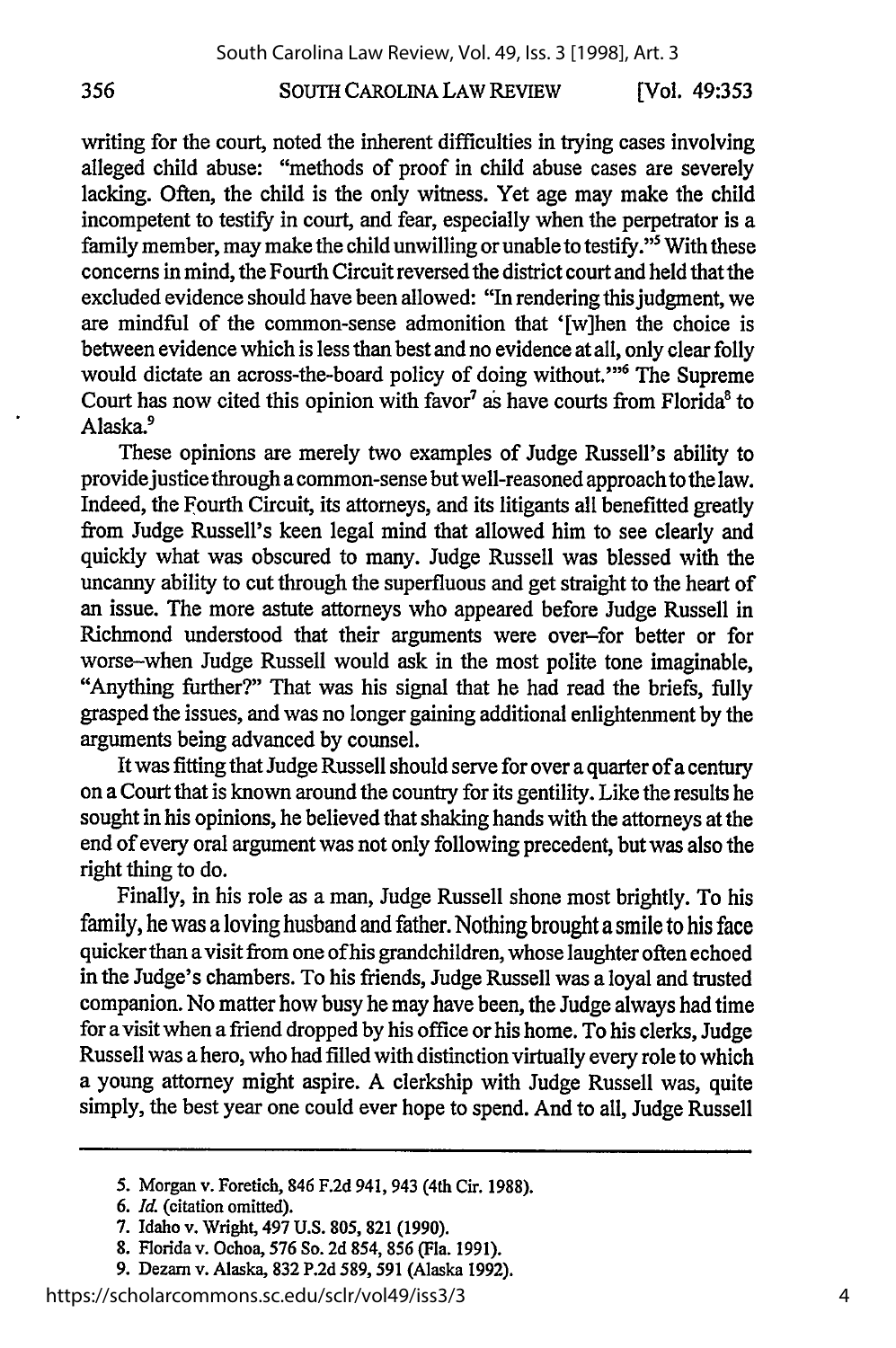**19981**

was a gentleman-he never smoked, he never drank, he never went outside without a hat, he never passed anyone on the street without speaking, and he never failed to be concerned for his fellow man.

For those who knew Judge Russell, the words of Jimmy Bymes reflect our own sentiments: "I have known many men in my long public career, but I have never known a better man than Donald Russell."<sup>10</sup> Judge Russell enriched the lives of all of us who were fortunate enough to know him, and we will miss him greatly.

**10.** *Byrnes Dedicates 'Russell House, Predicts Glorious Future for USC,* **THE STATE** (Columbia, **S.C.),** Oct. **17, 1955, atAl** (quoting The Honorable James F. Bymes).